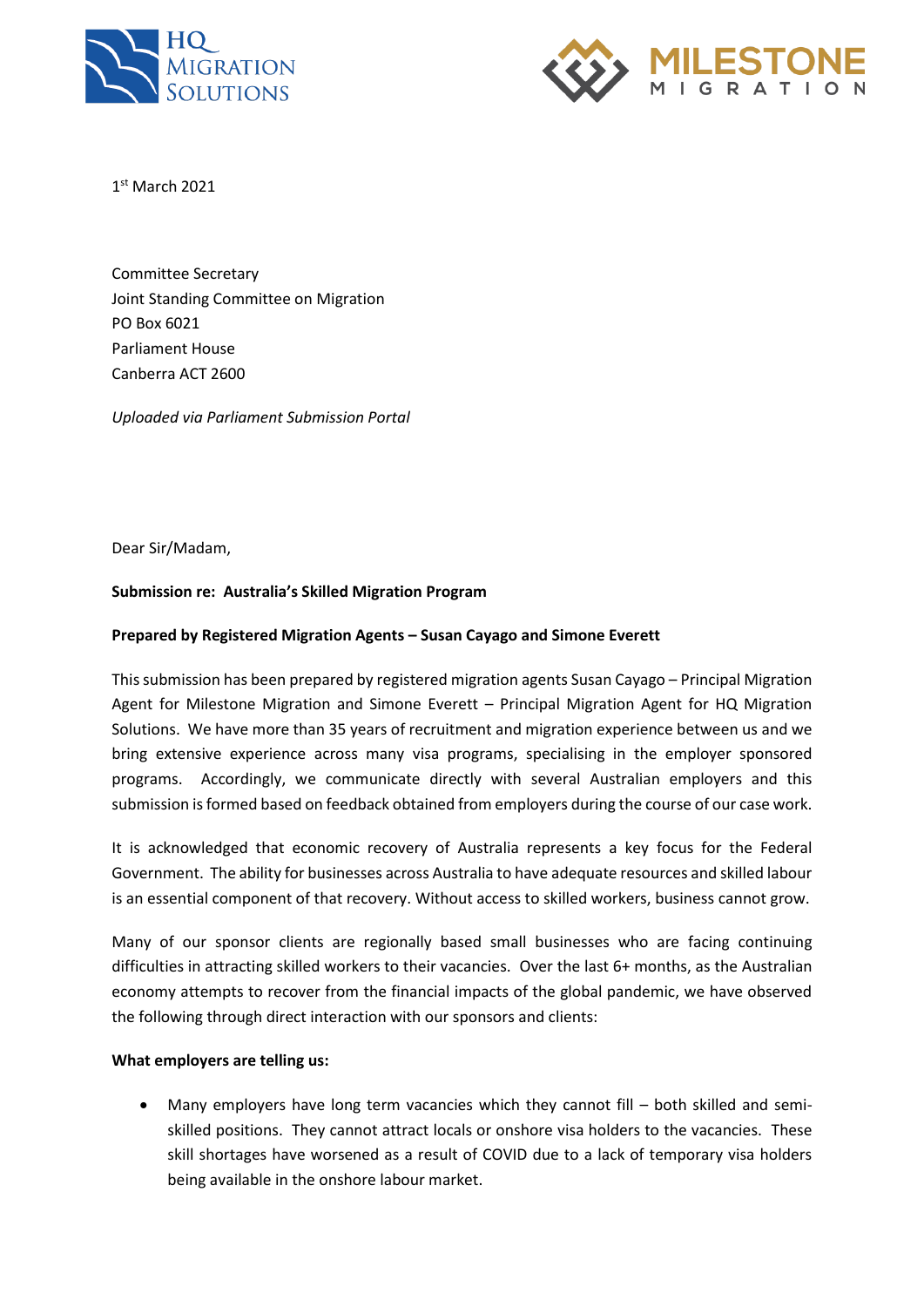- Employers have mentioned that the shortage of skilled workers has never been this dire. Others cite the "mining vacuum effect" which sees the mining industry luring skilled workers to the mining industry which leaves shortages across the local industries – this is particularly evident for mechanics (general and diesel), metal fabricators, welders as well as other trade positions.
- Inability to obtain approved Travel Ban Exemptions to permit entry for skilled workers in critical positions across essential services businesses. These businesses cannot fill their vacancies from the onshore labour market and have to secure entry for these workers to bring the skills to Australia.
- For the MTSSL occupations we have observed there is no incentive for visa holders to relocate to regional vacancies. The 494 Skilled Employer Sponsored Regional visa is not providing an incentive for employees to take up regional based positions.
- Request to access student graduates to fill regional vacancies beyond the graduate visa period
- Due to COVID-19 changing the way we live, many hospitality venues have changed the way they operate. They must provide take-away services and have moved to more 'contact-safe' methods of payment. This means these venues will have difficulty meeting the rigid limited services caveat that applies to hospitality-based positions in the 482 visa program policy. Employers need the government to be responsive and reflect this shift in their policy.
- Hospitality roles the subclass 494 program is starting to see a shift of visa holders currently holding subclass 482 STSOL visas with no future pathways in the metro area, moving out to the regional vacancies. However there remains more vacancies than applicants. It is also acknowledged that this shift will result in further shortages across the metro venues.
- Poaching of skilled workers from existing sponsors has increased. As there is no new talent entering the onshore labour force, businesses are poaching visa holders from other sponsors and SAF refund provisions are ineffective to protect genuine business sponsors.
- The Skilling Australia Fund is prohibitive in securing skilled workers for Australia. It presents a high risk financially for the employer when the refund provisions are non-existent. Employers are vulnerable at this time and those with a genuine need for labour are paying an exorbitant rate to secure skilled labour with no certainty as to when they can enter Australia.



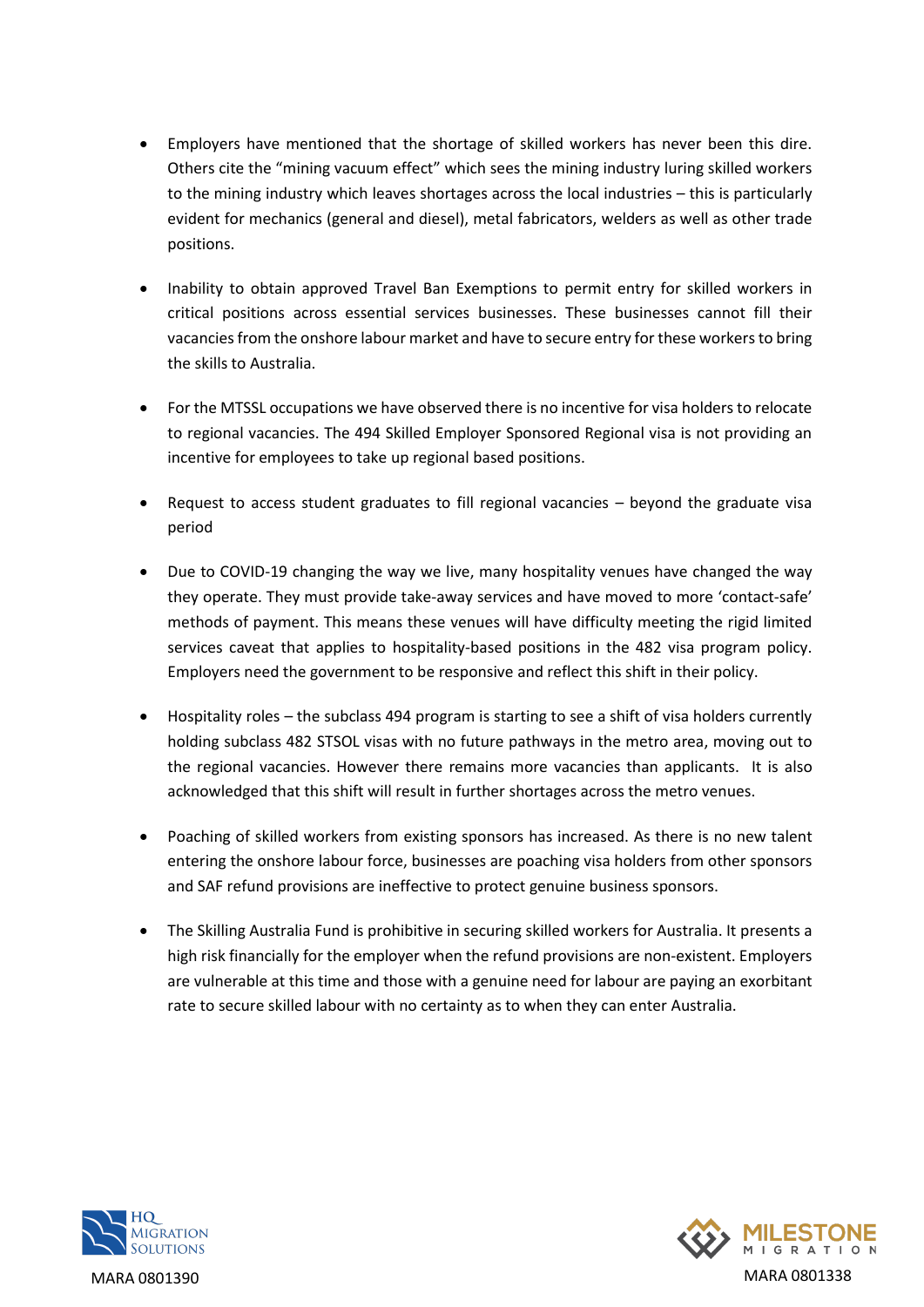# **1. Skilled Workforce Shortage**

Our employers are begging for relief and they are telling us every day about the desperation they are facing relating to the skill shortage. This is more pronounced in the regional area.

Employer are asking for an urgent review of the Priority Skilled Migration Occupation List (PMSOL). This occupation currently consists of some 18 occupations and sadly it is not meeting the needs of many employers across Australia. This list was introduced more than 6 months ago and has only had one update since. It is not responsive to the needs of Australian businesses.

As Australia navigates its way through the COVID recovery, the demand for many occupations have increased sharply to a desperate situation. By way of example, there are some 7,652 mechanic vacancies currently advertising on seek.com.au as at 1<sup>st</sup> March 2021.

Our clients have been actively seeking Travel Exemptions for their sponsored skilled workers with visa approvals or applications to enter Australia. These individuals hold critical skills, but the subjective process of the Travel Ban Exemptions has seen sponsors unable to obtain approval for their workers to enter Australia to commence work in these critical roles.

As an example, a Diesel Mechanic with an approved 482 nomination to work with one of Australia's largest logistics suppliers with over 6,500 workers across 130 sites was not able to secure entry to Australia to support repairing of haulage vehicles in the Prominent Hill mine site in South Australia. In another example, a Diesel Fitter with an approved visa was unable to return to work in Kalgoorlie in Western Australia at a Gold mine after leaving Australia in February 2020 on annual leave and being stuck offshore. These applications were supported by the employers and the individuals were in critical roles to keep essential goods flowing.

Sponsorship is not a first option or a preferred option for Australian employers. **Sponsorship is a last resort and our employer clients are telling us they need urgent relief**.

### **Recommendations on Department Processing:**

Request an immediate review to the PMSOL list with a view to adding the following occupations:

- 1.1. Metal Fabricators / Welders
- 1.2. Diesel Motor Mechanics and Mechanical Fitters
- 1.3. Mechanics General Motor
- 1.4. Construction trades for example Carpenter, Electrician, Tilers to support the housing boom
- 1.5. Chefs to support regional hospitality venues
- 1.6. Complimentary Health Services, with particular focus on behavioural practitioners and ABA therapists who with Early Intervention for Autism with Complimentary Health Services (NEC)



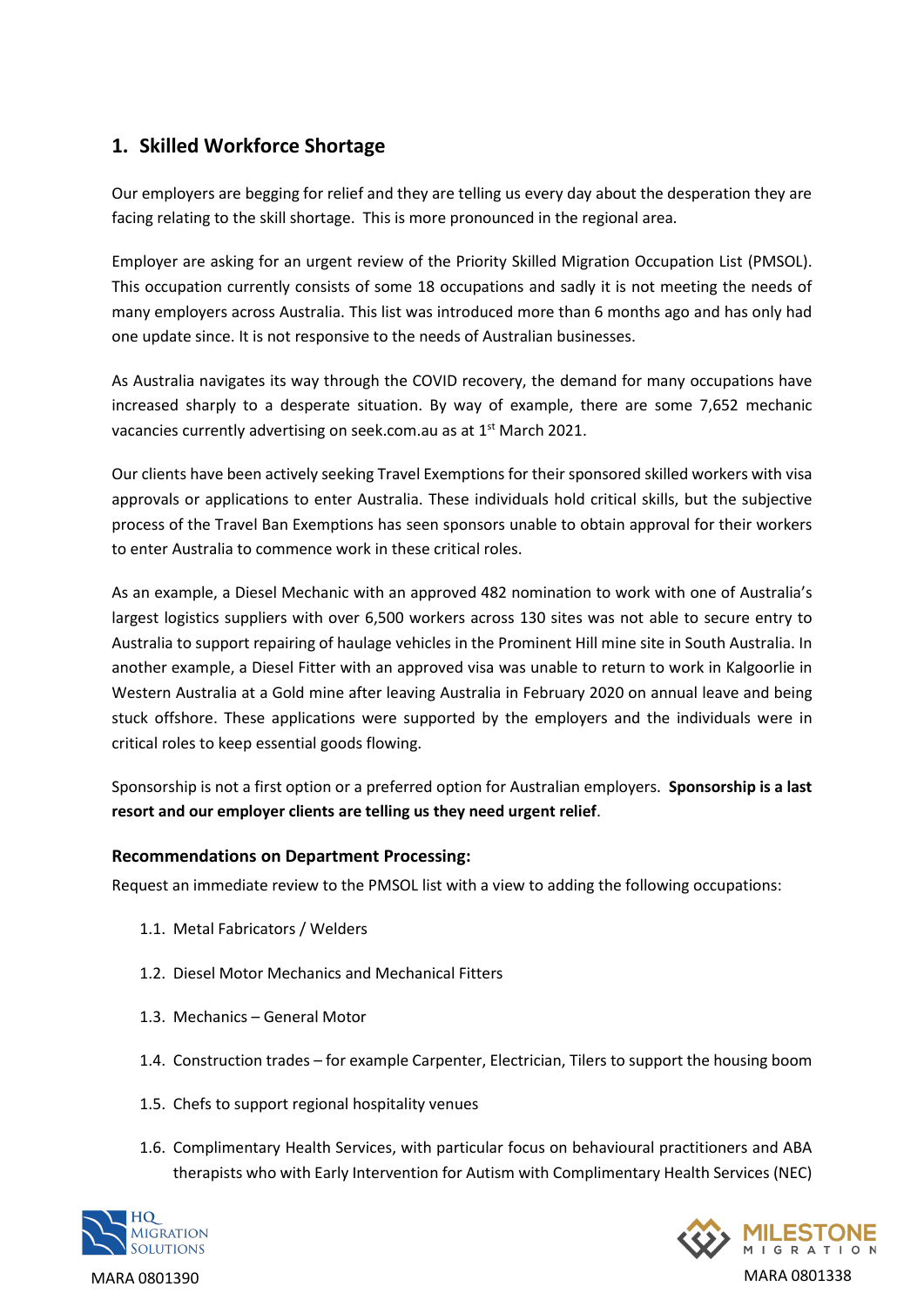# **2. 494 Skilled Employer Sponsor Regional Visa – Need for Concessions**

The 494 Skilled Employer Sponsored Regional Visa came about with the underlying intent to drive people to the regions and retain them in these areas rather than the over-populated metropolitan areas. This would help the regions to boost population and drive growth.

Beyond some additional occupations available, the 494 visa is one of the least attractive visa options to potential applicants. With the need for a mandatory skill assessment and higher English requirements than the 482 visa program, it does not satisfy the needs of the regions.

|                                      | 482 - TSS Short Term                                                         | 482 - TSS Medium Term                            | 494-SESR                                         |
|--------------------------------------|------------------------------------------------------------------------------|--------------------------------------------------|--------------------------------------------------|
| Length                               | Up to 2 years                                                                | Up to 4 years                                    | 5 years                                          |
| <b>Skill</b><br><b>Assessment</b>    | Only mandatory for occupations and nationalities<br>listed in the instrument |                                                  | Mandatory                                        |
| <b>English</b>                       | IELTS 5.0 (no less than<br>4.5 in each category)                             | IELTS 5.0 (no less than<br>5.0 in each category) | IELTS 6.0 (no less than<br>6.0 in each category) |
| Age                                  | No age limit                                                                 | No age limit                                     | Less than 45 years                               |
| <b>Experience</b><br><b>Required</b> | 2 years                                                                      | 2 years                                          | 3 years                                          |
| <b>Process</b>                       | SBS + Nom + Visa                                                             | $SBS + Nom + Visa$                               | $SBS + RBC + Nom + Visa$                         |

Further, the inclusion of the Regional Certifying Bodies (Step 2) in having to complete a review of the Australian Market Salary Rate has added more red-tape and cost to a regional employer versus using the other visa programs.





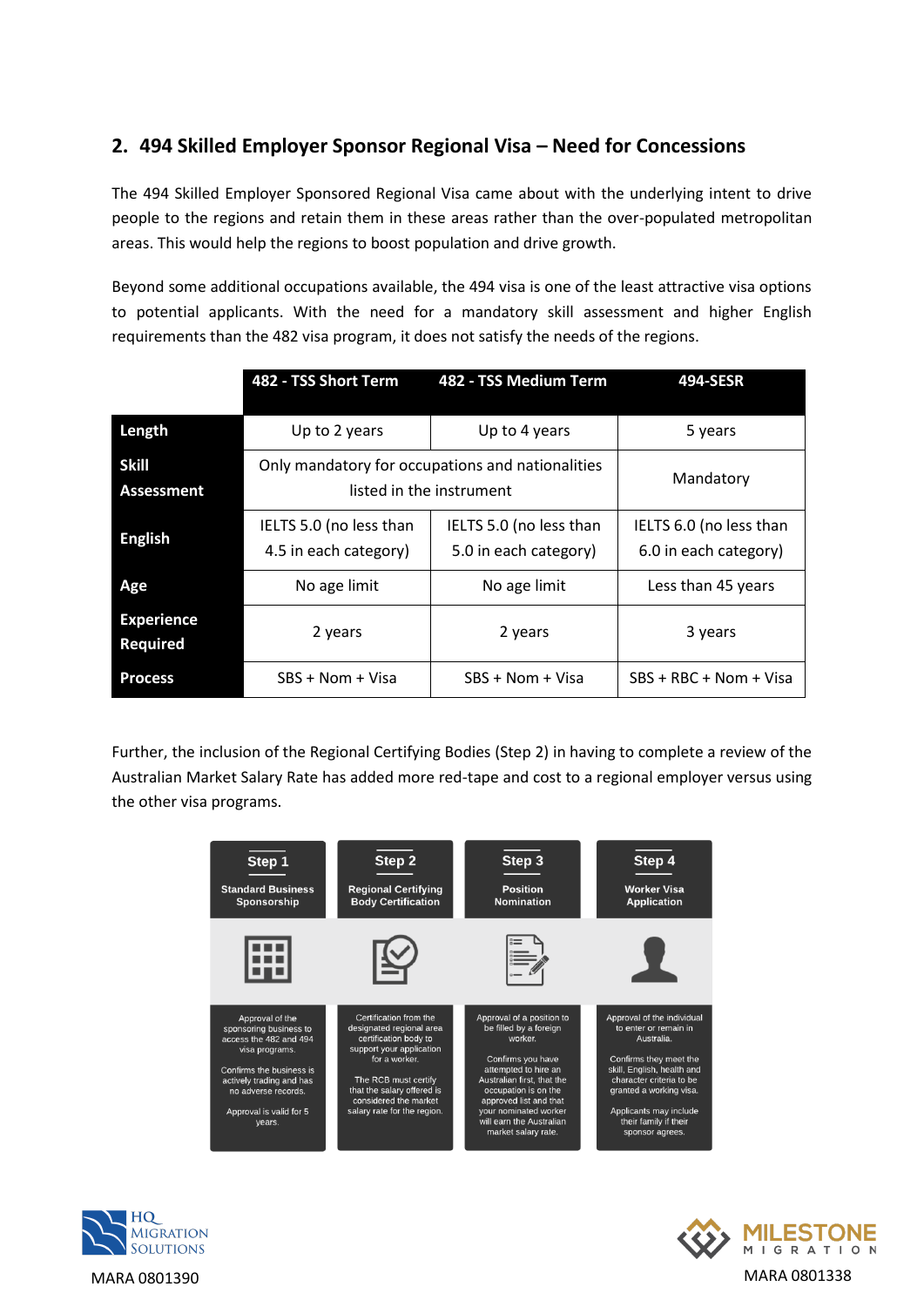By way of example, In Port Macquarie, the Mid North Coast Regional Development program charge \$660 (inc GST) to certify the market salary rate of an employer. This process is also verified in Step 3 by the Department of Home Affairs. This is double handling, undue red-tape and additional cost.

### **Recommendations Subclass 494 Regional Program:**

We recommend an urgent review of the 494 program to allow:

- 2.1. Increase the age cut off from 45 years old up to 50 years old
- 2.2. Introduction of more favourable English requirements for the 494 to align with those of the 482 Short Term visa program.
- 2.3. Consider reduction of full-time work experience required (currently 3 years) and not achievable for graduates or recent graduates before the expiry of the graduate visa.
- 2.4. Removing the mandatory skill requirement for the 494 visa and using the same instrument referenced in the 482 visa program for mandatory assessments on certain occupations only.
- 2.5. Removal of the RCB requirements to reduce costs and red-tape for employers.



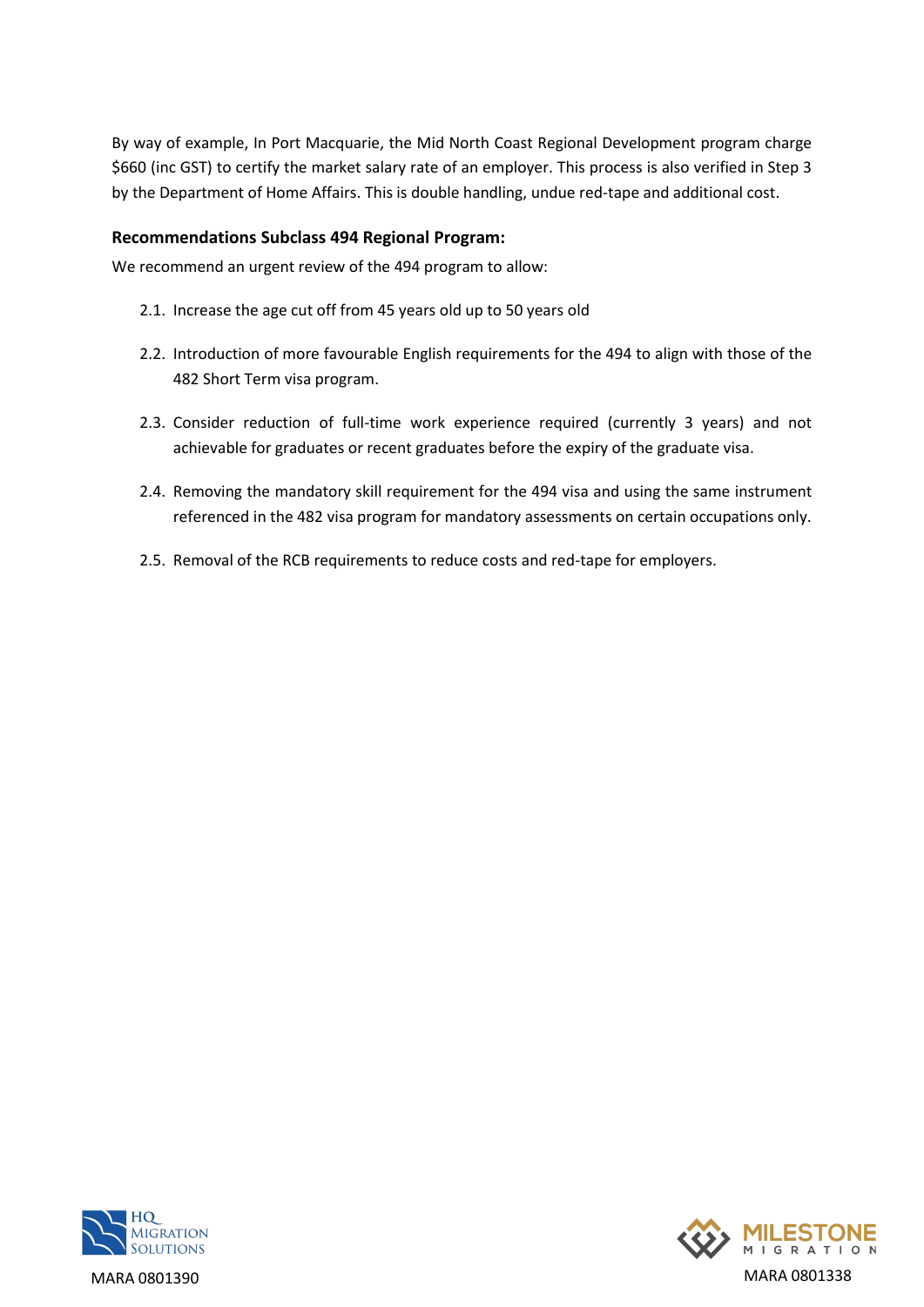# **3. Hospitality Roles - Limited Service Caveat and the lacking 494 solution**

Within the 482 visa program, a caveat applies to all applications, both regional and non-regional that excludes nomination of positions in a '*limited service restaurant'*.

A caveat is in place for this occupation which excludes positions involved in mass production in a factory setting and positions in a limited service restaurant. A limited service restaurant includes, but is not limited to, the following:

- fast food or takeaway food services;
- fast casual restaurants;
- drinking establishments that offer only a limited food service;
- limited service cafes including, but not limited to, coffee shops or mall cafes;
- limited service pizza restaurants.

In our experience, this caveat is assessed in a very rigid way and to the detriment of many employers right across Australia. To put it simply, any lawfully operating business with a commercial kitchen has a genuine need for a Chef and Cook just as much as a fine dining restaurant in the heart of Sydney. This caveat clearly discriminates the less formal venues and restaurant establishments.

Our experience indicates that it is difficult and almost impossible for many venues to meet the strict requirements of the limited-service caveat. Even if a venue specialises in 'fast casual' dining does not negate the need for a skilled chef or cook to run their kitchen. It is not practical that your local café who serves you breakfast every Sunday morning can be deemed as not a business that requires a trade qualified chef and cooks in their kitchen.

This results in many regional venues not able to sponsor overseas workers with the TSS program and the need to rely on the 494 visa program instead.

It is acknowledged that the subclass 494 program is available for regional employers to nominate a cook or chef without the restriction of a caveat. However, as covered in point 2 above, the 494 program; this is often not the case due to a lack of applicants who meet the rigorous schedule 2 requirements of a minimum of 3-years experience and the need for competent English and skill assessments.

It is important to note that it is very difficult for the regional venues to compete for chefs, due to the occupation of chef being on the MTSSL and there being no incentive or concession available for potential chef applicants to move away from the cities to the regions.

In our experience and based on feedback from the employers, there are very little Australians choosing a hospitality career. We often see that it is the small businesses who are excluded from sponsoring a cook or chef because the Department deems their venue to be a limited-service establishment. The employers simply do not understand the limited-service caveat and believe they are being excluded from accessing skilled overseas workers.



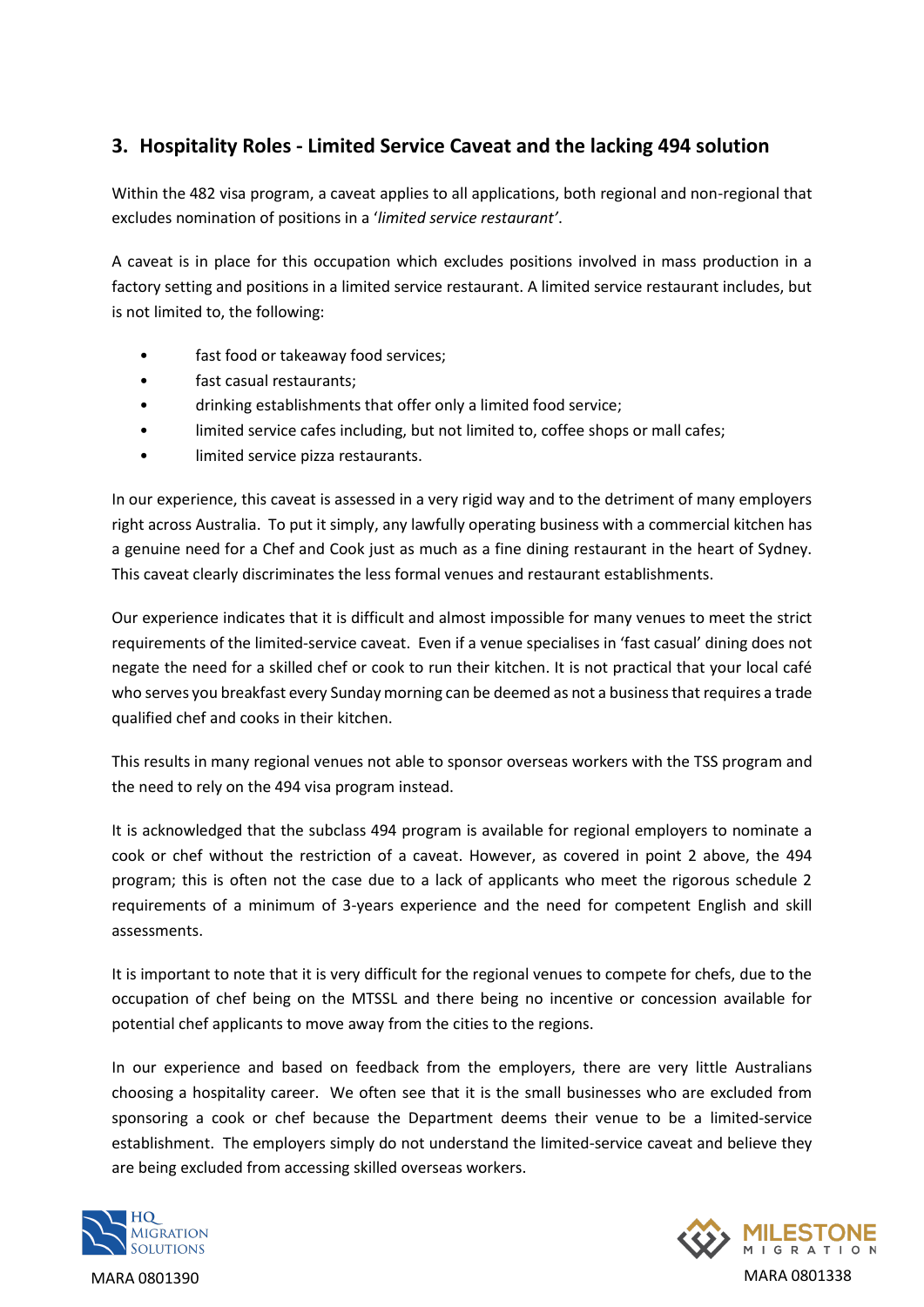To put it simply, a commercial kitchen requires skilled workers. It takes four (4) years for a Chef to complete an apprenticeship and despite unemployment levels – our hospitality venues are in need of skilled workers now – not in 4 years. Coupled with the shortage of locals choosing a hospitality career, we ask for urgent action.

### **Recommendations Limited Service Caveat:**

We recommend an urgent review of the limited service caveat on the 482 program to allow:

- 3.1. Immediate waiving of the limited-service caveat for regional employers with the exception of fast-food franchise outlets.
- 3.2. Immediate review of the policy on the caveat and how it applies for non-regional employers to reflect new ways of trading with COVID-19.
- 3.3. Putting Chefs on the PMSOL for regional based employers if not for all employers.



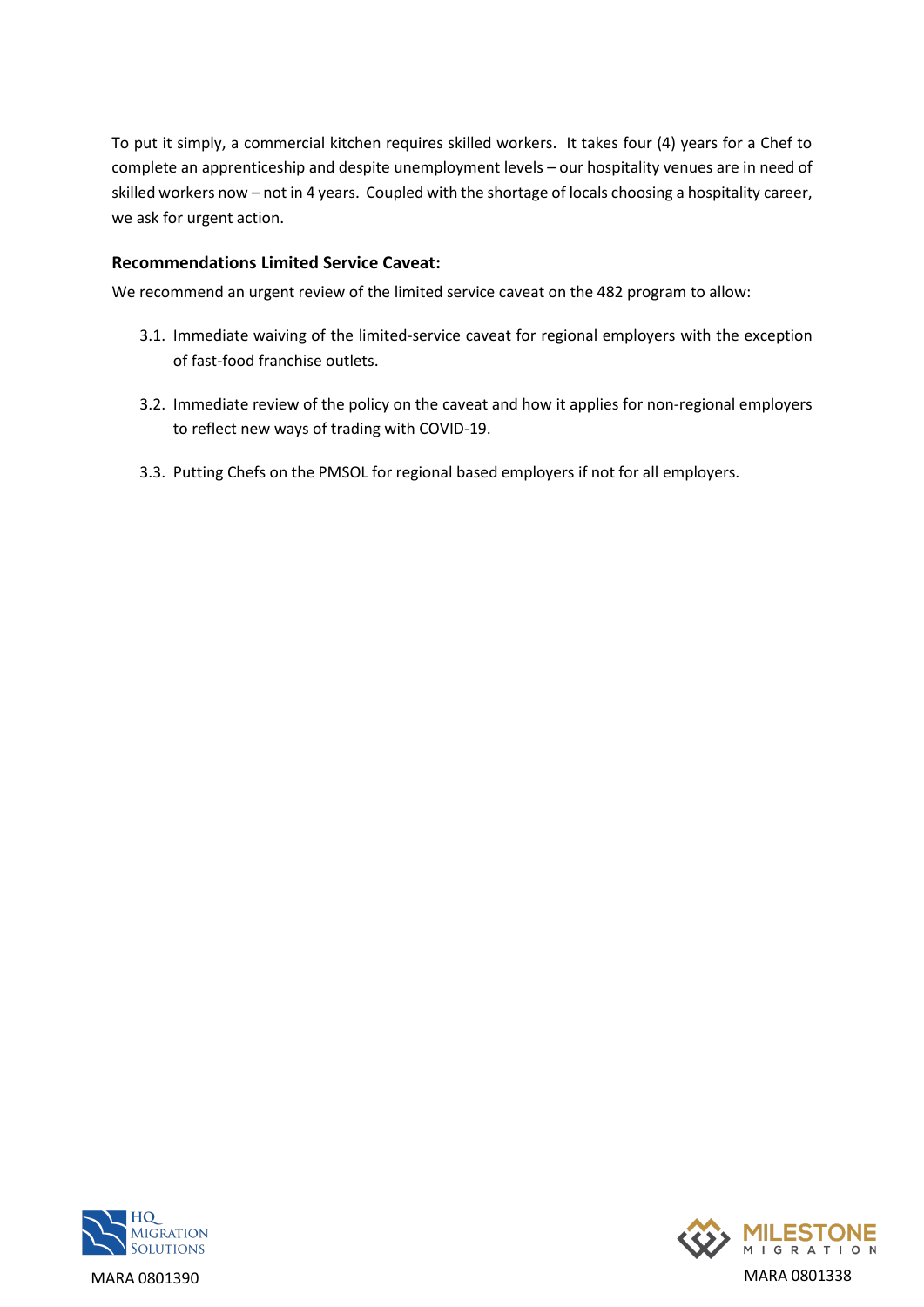# **4. Skilling Australia Fund – Lack of Sufficient Refund Provisions**

The Skilling Australia Fund was introduced as a levy payable by employers accessing the employer sponsored visa program to contribute to training Australians. However, the refund provisions of this levy result in employers paying to skill Australians, but not actually employing a foreign worker as a trade-off.

When the Skilling Australia Fund was introduced in 2018, whilst the senate committee recommended passing the bill, it was recommended that the Minister provide clarity on the various circumstances raised in evidence that may warrant a refund of the Skilling Australia Fund Levy.

The end result was a Skilling Australia Fund with refund provisions that did not address the intent of the Levy.

### **Skilling Australia Fund Scenarios Where A Refund Is Not Payable**

### **CLERICAL ERROR BY SPONSOR**

- Simple error in application (such as no signature on an employment contract)
- Appeal Tribunal 2-3 year process
- Impractical for a business needing a worker to wait – so they need to relodge their application
- Pay 8 years of SAF for only 4 years approval
- No refund payable





## **DEPARTMENT NOT CONVINCED POSITION IS GENUINE**

- Department of Home Affairs decide the business does not demonstrate a 'genuine need' for the position
- Application refused
- Pay 4 years of SAF don't get approved to sponsor someone
- No refund payable



SAF paid - but employer never actually employed someone.



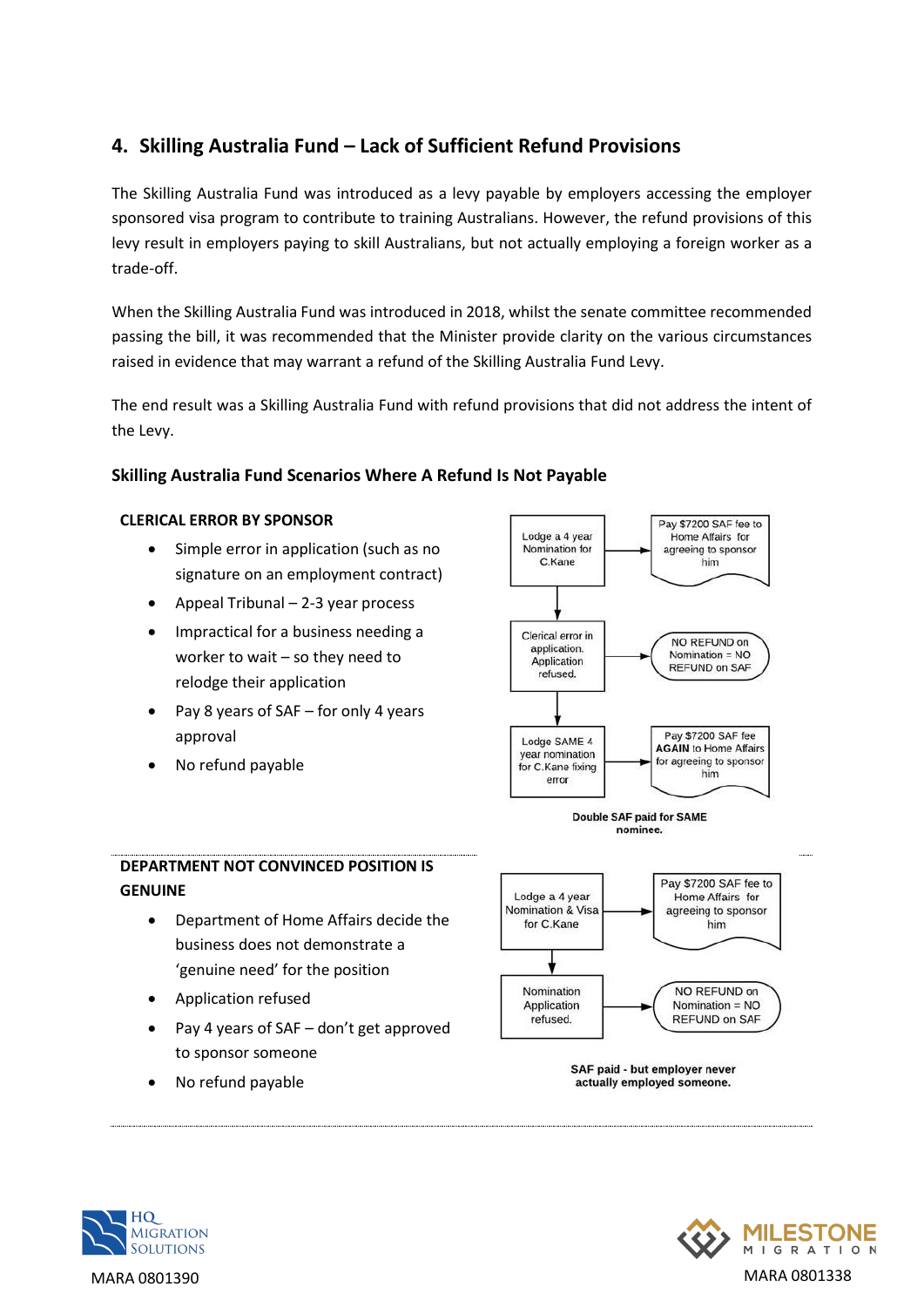### **NOMINEE NEVER LODGES VISA APPLICATION**

- Visa applicant changes his mind and takes a job in another country.
- Pay 4 years of SAF applicant never goes through with visa application
- No refund payable



#### SAF paid - but employer never actually employed someone.

### **NOMINEE VISA NOT APPROVED**

- Visa applicant fails to meet the skill requirement to obtain a visa for entry to Australia.
- Pay 4 years of SAF applicant never goes through with visa application
- No refund payable



#### SAF paid - but employer never actually employed someone.

### **VISA HOLDER LEAVES AFTER FIRST YEAR**

- Refund for subsequent years is ONLY available if the visa holder leaves their sponsor during the first 12 months of employment
- Applicant leaves after 13 months
- 4 years SAF paid but retained the worker for just over 1 year
- No refund payable
- New employer only had to pay 1 year SAF to poach them







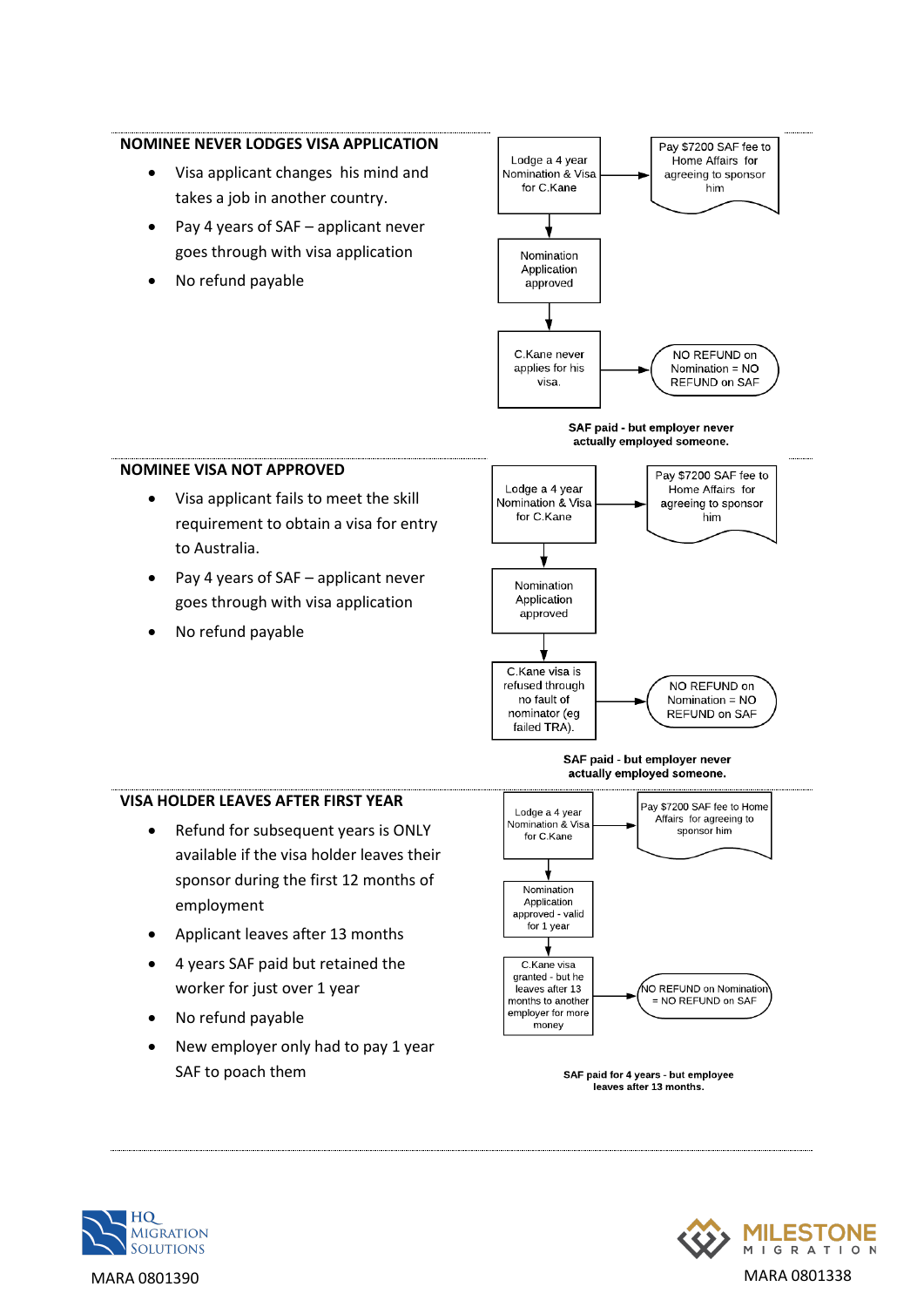#### **VISA HOLDER STUCK OFFSHORE**

- Applicant took valid Annual Leave
- Could not return before borders closed
- Cannot get a Travel Exemption approved to return to work
- Visa applicant can get a visa application fee waiver
- Employer gets no waiver or refund on SAF
- Can only get worker again in future by paying SAF again



SAF paid - but worker cannot re-enter Australia. Must pay full SAF again to get another visa

### **Recommendations for SAF Levy:**

We recommend an urgent review of the Refund provisions that apply for the Skilling Australia Fund Levy including:

- 4.1. Refund of the levy in the event of a nomination refusal or withdrawal.
- 4.2. A waiver of the levy on a subsequent nomination where the visa holder was offshore during the Covid19 pandemic period and unable to re-enter before their visa expiry.
- 4.3. Refund of the subsequent years of the levy if they cease employment in year 2 or 3 of employment.
- 4.4. Refund of the levy where the nominee fails to lodge a 482 visa within 12 months of the nomination approval.
- 4.5. Refund of the levy where the nominee is refused for a 482 visa that is linked to the approved nomination.



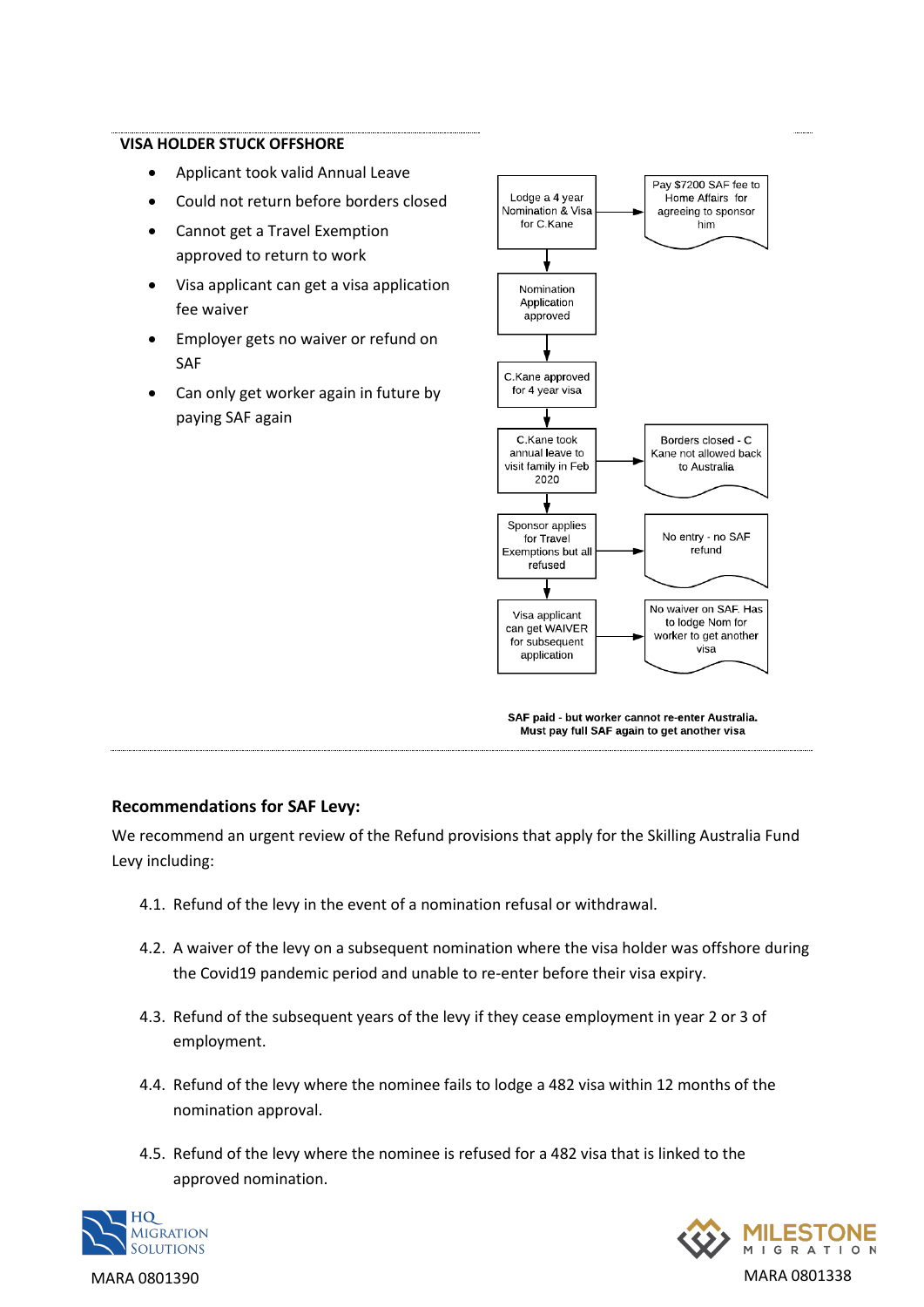# **5. DOHA Case officer culture – Request for Information**

As mentioned above, it is acknowledged that Australia is relying on the 6 million + small businesses across Australia to assist with the heavy lifting to see Australia through to the other side of this economic recession.

Business owners are often involved with all aspects of running a small business and the last 12 months and the next few years serve challenge after challenge. This extends to include the many migration representatives who assist the employer sponsors.

We ask for understanding and compassion from the Department case officer's during these times and we request that case officers clarify any concerns and refrain from proceeding to refusal decisions without further enquiry with the sponsor or the migration representative.

Given the significant costs involved with the Skilling Australian Fund (SAF) levy, we request an immediate directive be given to the Department of Home Affairs to put forward any queries to the sponsor/authorised representative and put a cease to any immediate refusals from the case officer without an initial request.

To confirm, employer sponsorship is not a preferred option but rather an expensive and time consuming process. Accordingly, we request urgent relief from the Department of Home Affairs for the many employers across Australia.

### **Recommendations on Department Processing:**

We recommend an immediate directive be given to the Department of Home Affairs to-

5.1. Cease making refusals on employer sponsored nomination and visa applications without first seeking a request for further information to give the employer an opportunity to respond to any concerns of the case officer.